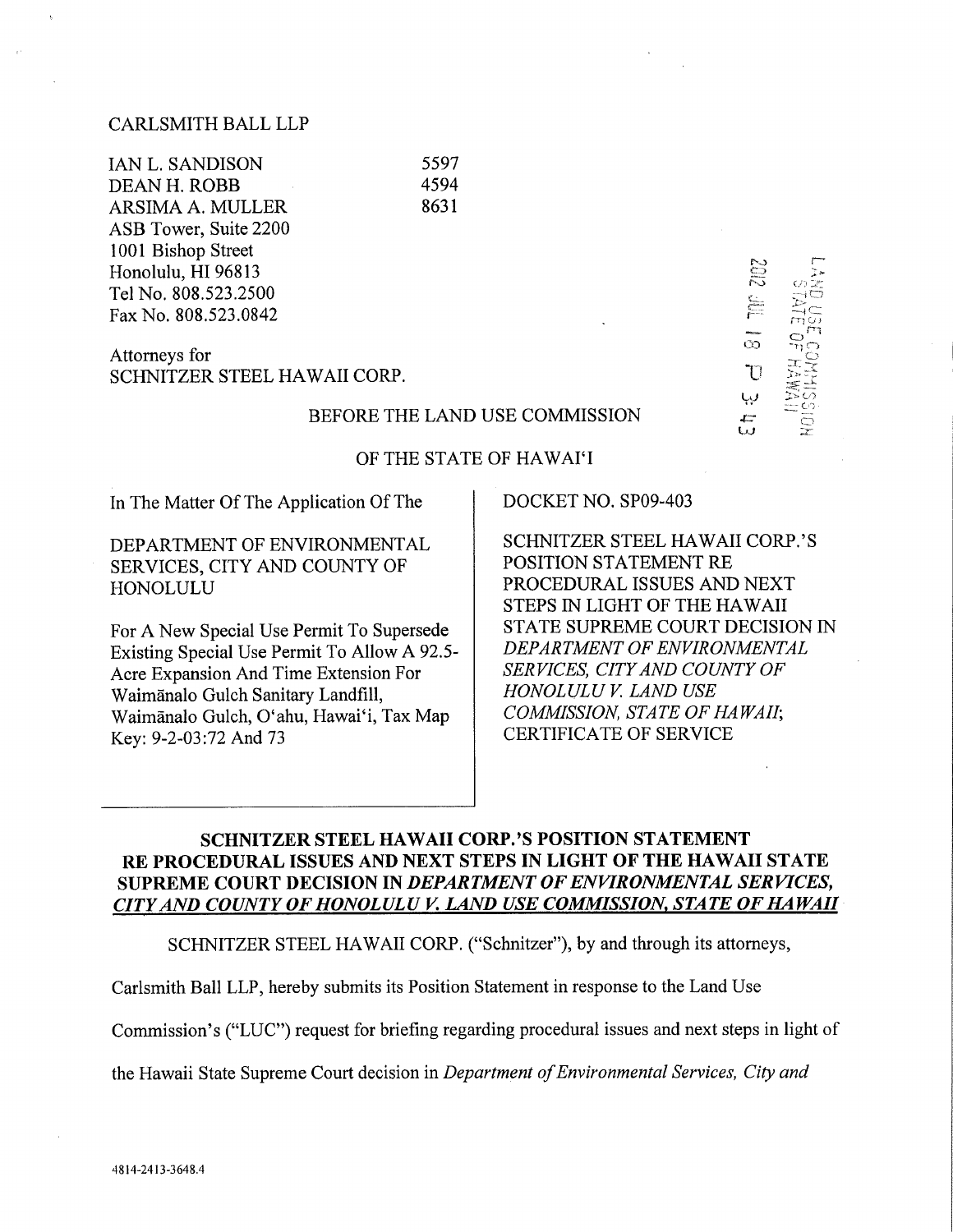County of Honolulu v. Land Use Commission, State of Hawai'i, 127 Hawai'i 5,275 P.3d 809 (2012) ("DES").

### I. INTRODUCTION

Before the LUC is In the Matter of the Application of the Department of Environmental Services, City and County of Honolulu For a New Special Use Permit to Supersede Existing Special Use Permit to Allow a 92. 5-Acre Expansion and Time Extension for Waimanalo Gulch Sanitary Landfill, Waimanalo Gulch, O'ahu, Hawai'i, Tax Map Key: 9-2-03; 72 and 73, File No. 2008/SUP-2, LUC Docket NO. SP09-403, filed on December 3, 2008 ("2008 Matter"). Before the Planning Commission, City and County of Honolulu ("Planning Commission") is In the Matter of the Application of the Department of Environmental Services, City and County of Honolulu to Modify SUP No. 2008/SUP-2 by Modifying the State Land Use Commission's Order Adopting the City and County of Honolulu Planning Commission's Findings of Fact, Conclusions of Law and Decision and Order with Modifications, Dated October 22, 2009, File No. 2008/SUP-2, LUC Docket No. SP09-403, filed on June 28, 2011 ("2011 Matter"). The 2008 Matter and the 2011 Matter relate to the same thing: a new Special Use Permit ("SUP") for Waimanalo Gulch Sanitary Landfill ("WGSL"). Because they relate to the same thing, they should be considered together. The LUC should remand the 2008 Matter to the Planning Commission for consolidation and consideration along with the 2011 Matter. Remand for consolidation and consideration by the Planning Commission is the most efficient, fair and prudent course of action. It would also be consistent with the Court's decision in the DES case.

# II. BACKGROUND

#### A. THE 2008 MATTER

The WGSL is a landfill of approximately 200 acres located 92-460 Farrington Highway, Ewa, Oahu. See DES, 127 Hawaii at --, 275 P.3d at 810. The WGSL has been in operation since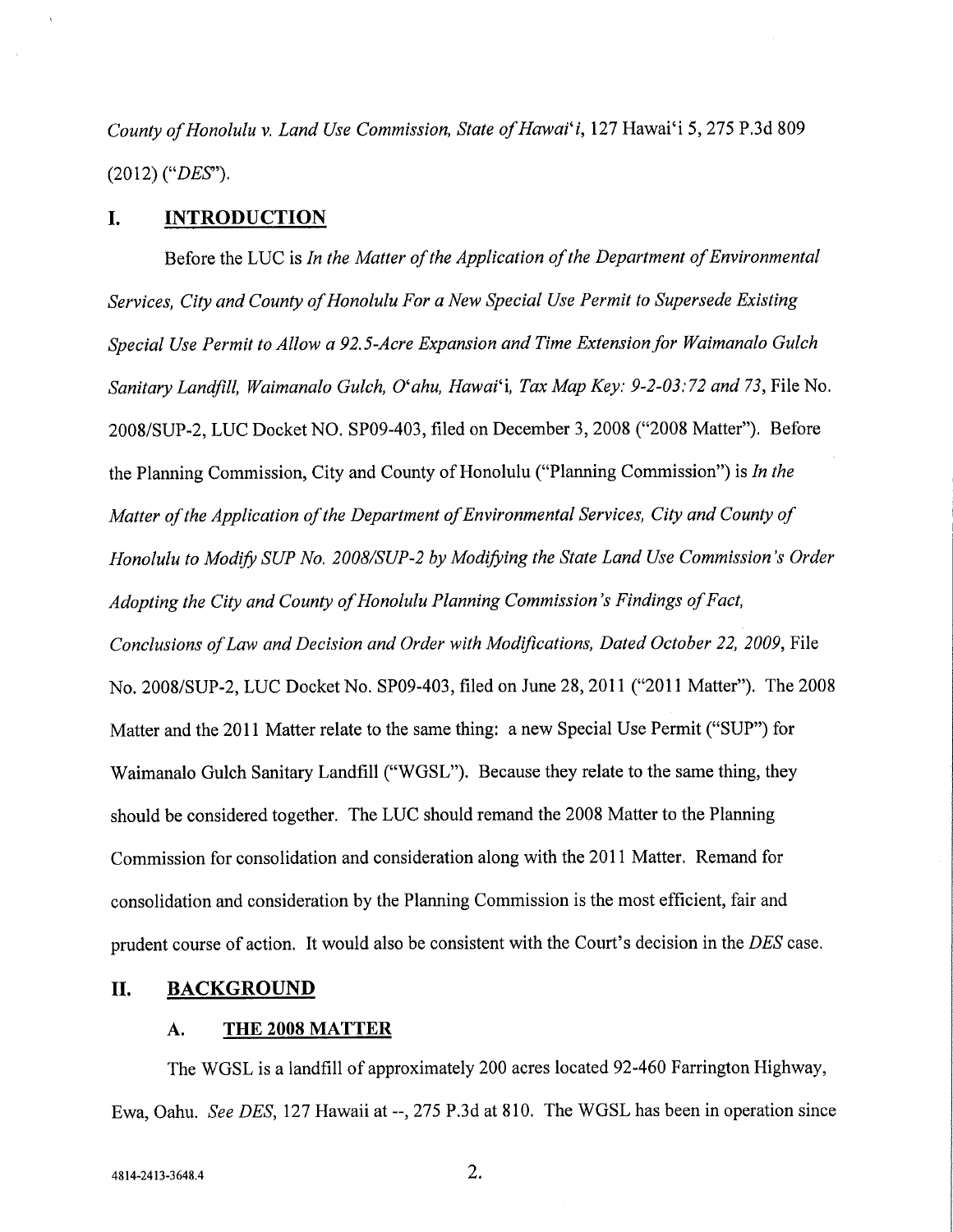1989. See id. It is the "only public landfill on Oahu permitted to receive municipal solid waste (MSW), and the only permitted repository for the ash and residue produced by the City's H-POWER waste-to-energy facility." DES, 127 Hawai'i at --, 275 P.3d at 810 (footnotes omitted).

In December 2008, the Department of Environmental Services of the City and County of Honolulu ("ENV") filed an application for a new SUP to supersede the existing SUP (State Special Use Permit No. 86/SUP-5) that would authorize ENV to use an additional 92.5 acres of the site and operate WGSL to capacity. See id. at --, 275 P.3d at 811. The Planning Commission conducted a contested case hearing on this application. See id. The opponents in the contested case hearing were Ko Olina Community Association, Maile Shimabukuro and Colleen Hanabusa. Schnitzer was not a party to those contested case proceedings. See id.

On July 31, 2009, the Planning Commission recommended approval of the application subject to ten conditions. See id. In its 2009 decision, the Planning Commission made the following findings:

> 33. [Chief of the City Department of Environmental Services, Refuse Division] Mr. Doyle testified that [PES] will begin in 2010 efforts to identify and develop a new landfill site to supplement WGSL.

> 34. Mr. Doyle also testified that it would take more than seven years to identify and develop a new landfill site.

 $\dddotsc$ 

89. According to Joseph Whelan, as of March 16, 2009, there was approximately 12 month [sic] of landfill airspace capacity remaining in the municipal solid waste ("MSW") portion of the current SUP area, and approximately 24 months of landfill airspace capacity remaining in the ash portion of the current SUP area. See Tr. 6/24/09, 81:22-82:6, 83:1-14.

90. On December 1, 2004, the City Council adopted Resolution No. 04-349, CD1, FD1, which selected the Property as the site for the City's landfill. See Exhibit "A20."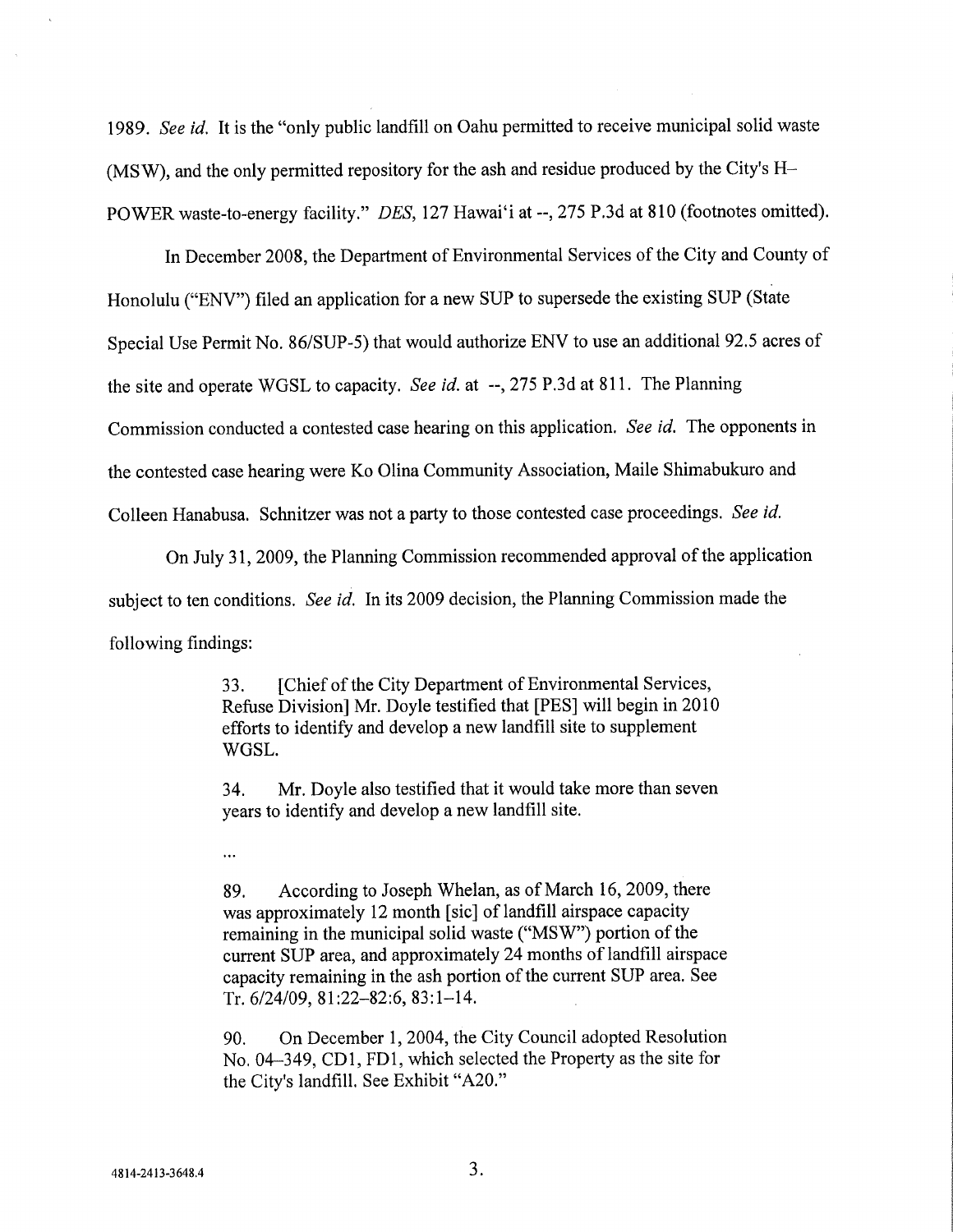91. The proposed expansion of the landfill within the Property is needed because WGSL is a critical part of the City's overall integrated solid waste management efforts.

92. Continued availability of WGSL is required as a permit condition to operate H-POWER and to engage in interim shipping of waste, for cleanup in the event of a natural disaster, and because there is material that cannot be combusted, recycled, reused, or shipped.

93. Therefore, a landfill is currently necessary for proper solid waste management, the lack of which would potentially create serious health and safety issues for the residents of Oahu.

94. WGSL is the only permitted public [municipal solid waste] facility on the island of Oahu and the only permitted repository for the ash produced by H-POWER.

95. WGSL is a critical portion of the City's overall Integrated Solid Waste Management Plan ("ISWMP"), which looks at all of the factors that make up solid waste management, including reuse and recycling, the H-POWER facility, and landfilling for material that cannot be recycled or burned for energy. The ISWMP is required by State law and approved by [the Department of Health] after public comments. One theme of the ISWMP is to minimize landfill disposal.

96. Currently, approximately 1.8 million tons of waste is produced on Oahu per year. This does not include material deposited at the PVT Landfill. Approximately, 340,000 tons of MSW in 2006, and approximately 280,000 tons of MSW in 2008, were landfilled at WGSL. These amounts fluctuate based on such things as recycling and the economy. Approximately 170,000 to 180,000 tons of ash from the H-POWER facility is deposited at WGSL each year.

97. Other items that cannot be recycled or burned at H-POWER are deposited at WGSL, such as screenings and sludge from sewage treatment plants, animal carcasses, tank bottom sludge, contaminated food waste that cannot be recycled, and contaminated soil that is below certain toxicity levels.

101. By 2012, when H-POWER's third boiler is expected to be operational, the City, through its various solid waste management programs, expects to divert eighty (80) percent of the waste stream, with the remaining twenty (20) percent being landfilled at WGSL.

 $\ddotsc$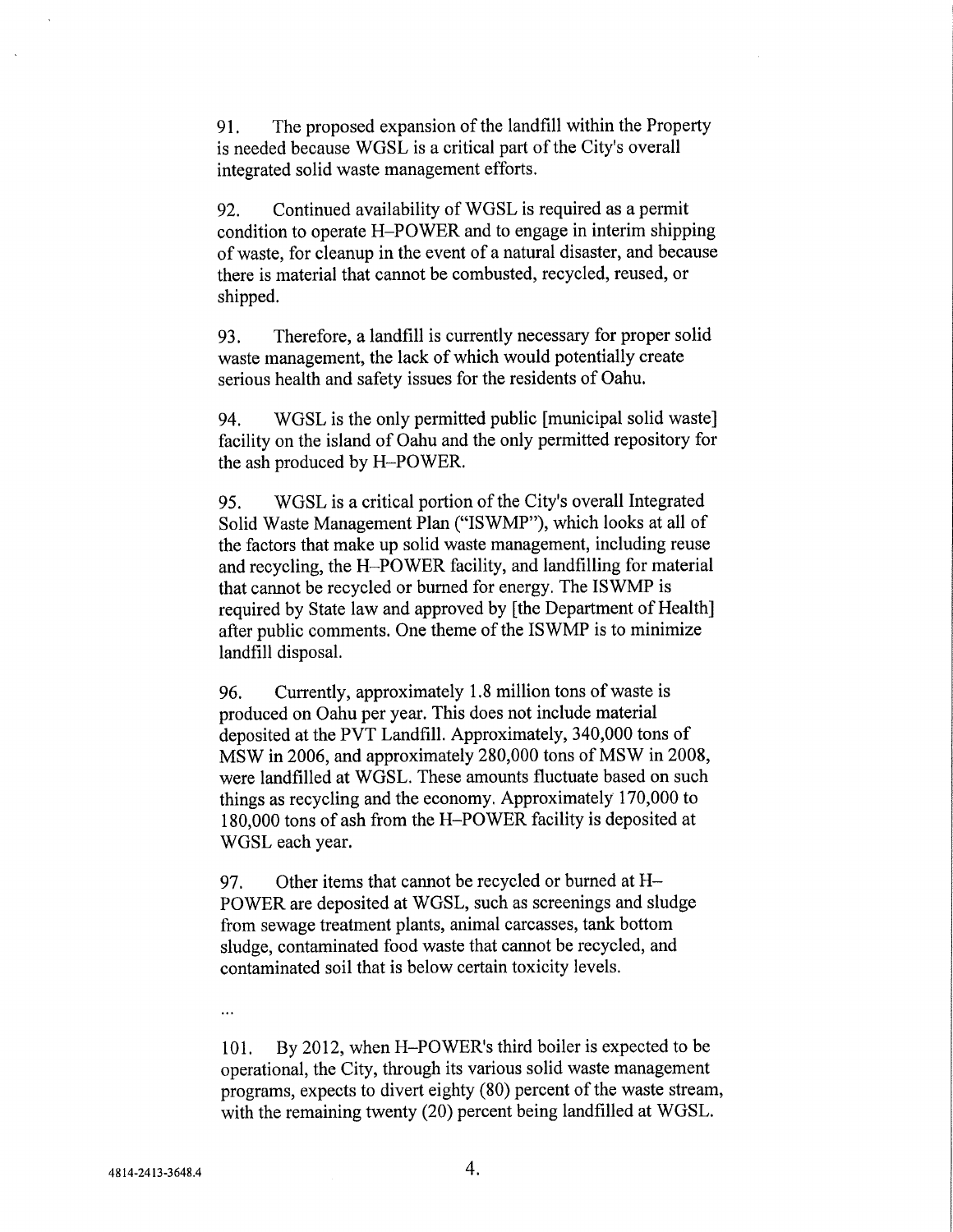107. The project is consistent with the City's general plan. WGSL is an important public facility that will provide a necessary facility to meet future population needs and accommodate growth in the region; WGSL's eventual closure will allow the Property to be reclaimed for other public uses; and WGSL is needed in the event of a natural disaster. See Tr. 5/22/09, 71:8-25; 72:1-25; Exhibit "AI" at pp. 8-25 through 8-28.

See id. at --, 275 P.3d at 811-12 (emphases omitted). The Planning Commission's conclusions of

law included:

 $\ddotsc$ 

[T]he Applicant's request for a new State Special Use Permit (a) is not contrary to the objectives sought to be accomplished by the state land use law and regulations; (b) would not adversely affect surrounding property as long as operated in accordance with governmental approvals and requirements, and mitigation measures are implemented in accordance with the Applicant's representations as documented in the 2008 FEIS; and (c) would not unreasonably burden public agencies to provide roads and streets, sewers, water, drainage and school improvements, or police and fire protection. The Planning Commission further concludes that the same unusual conditions, trends, and needs that existed at the time the original Special Use Permit was granted continue to exist and that the land on which the WGSL is located continues to be unsuited for agricultural purposes.

 $\epsilon_{\rm c}/k_{\rm s}$ 

See id. at --, 275 P.3d at 812.

In its 2009 decision, the Planning Commission did not impose an expiration date for the SUP or any deadline for the acceptance of waste at WGSL; instead, Commissioner Kerry Komatsubara emphasized that "[t]he term or the length of [SUP-2] shall be until the Waimanalo Gulch landfill reaches its capacity as compared to a definite time period of 'X' number of years." Id. at --, 275 P.3d at 813. The Planning Commission, however, did impose several conditions to monitor the City's progress toward finding a new landfill site, including "to (1) identify and develop with reasonable diligence---on or before November 1, 2010---one or more new landfill sites to either replace or supplement WGSL and, upon selection, provide written notice to the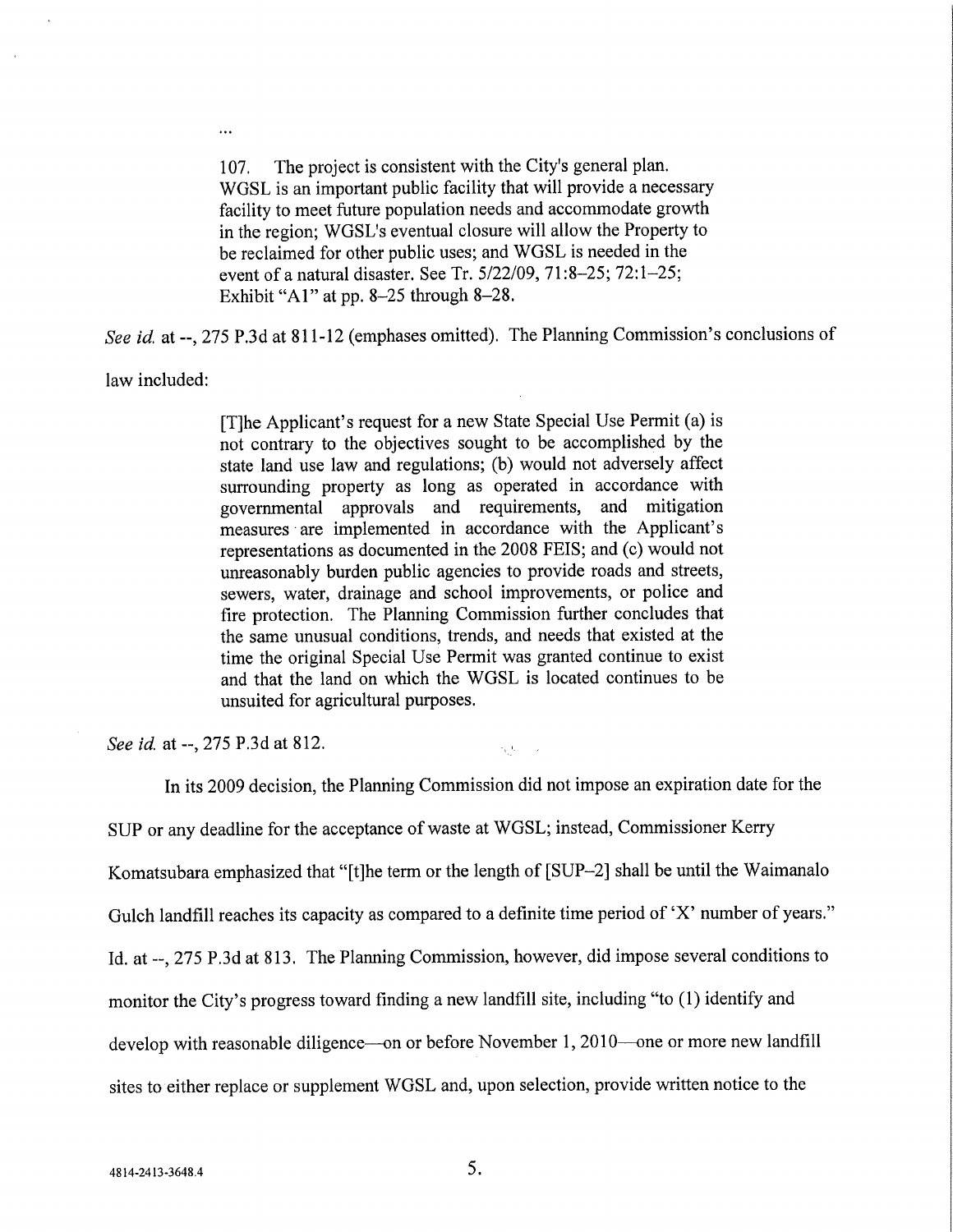Planning Commission for determination of whether SUP-2 should be modified or revoked; and (2) continue to use alternative waste disposal technologies in its effort to reduce the City's dependence on WGSL." Id.

On October 22, 2009, the LUC issued its written Order Adopting the City and County of Honolulu Planning Commission's Findings of Fact, Conclusions of Law, and Decision and Order with Modifications ("2009 LUC Decision"). See id. at --, 275 P.3d at 814. Despite adopting the Planning Commission's findings, including that it would take more than seven years to identify and develop a new landfill site, the LUC issued the SUP subject to the following condition:

> 14. Municipal solid waste shall be allowed at the WGSL up to July 31, 2012, provided that only ash and residue from H-POWER shall be allowed at the WGSL after July 31, 2012.

See id. On October 29, 2009, ENV filed a motion for reconsideration requesting, inter alia, a modification of Condition 14, and the LUC denied the motion for reconsideration on December 1, 2009. See id.

On November 19, 2009, ENV filed an appeal in the Circuit Court of the First Circuit. See id. at --, 275 P.3d at 814-15. Among the issues appealed was the LUC's imposition of Condition No. 14. See id. On September 21, 2010, the Circuit Court affirmed Condition No. 14 of the LUC decision. See id. at --, 275 P.3d at 815.

On November 12, 2010, ENV filed a Notice of Appeal to the Hawaii Intermediate Court of Appeals. See id. On July 14, 2011, ENV moved to transfer the appeal to the Hawaii Supreme Court, which was granted by the Supreme Court on August 1, 2011. See id.

#### B. THE 2011 MATTER AND THE DES DECISION

While awaiting the results of the appeal on the 2008 Matter, ENV filed a new SUP application for WGSL on June 28, 2011. The new application sought deletion of Condition No. 14 of the 2009 LUC Decision. No other changes were proposed in the application filed in 2011.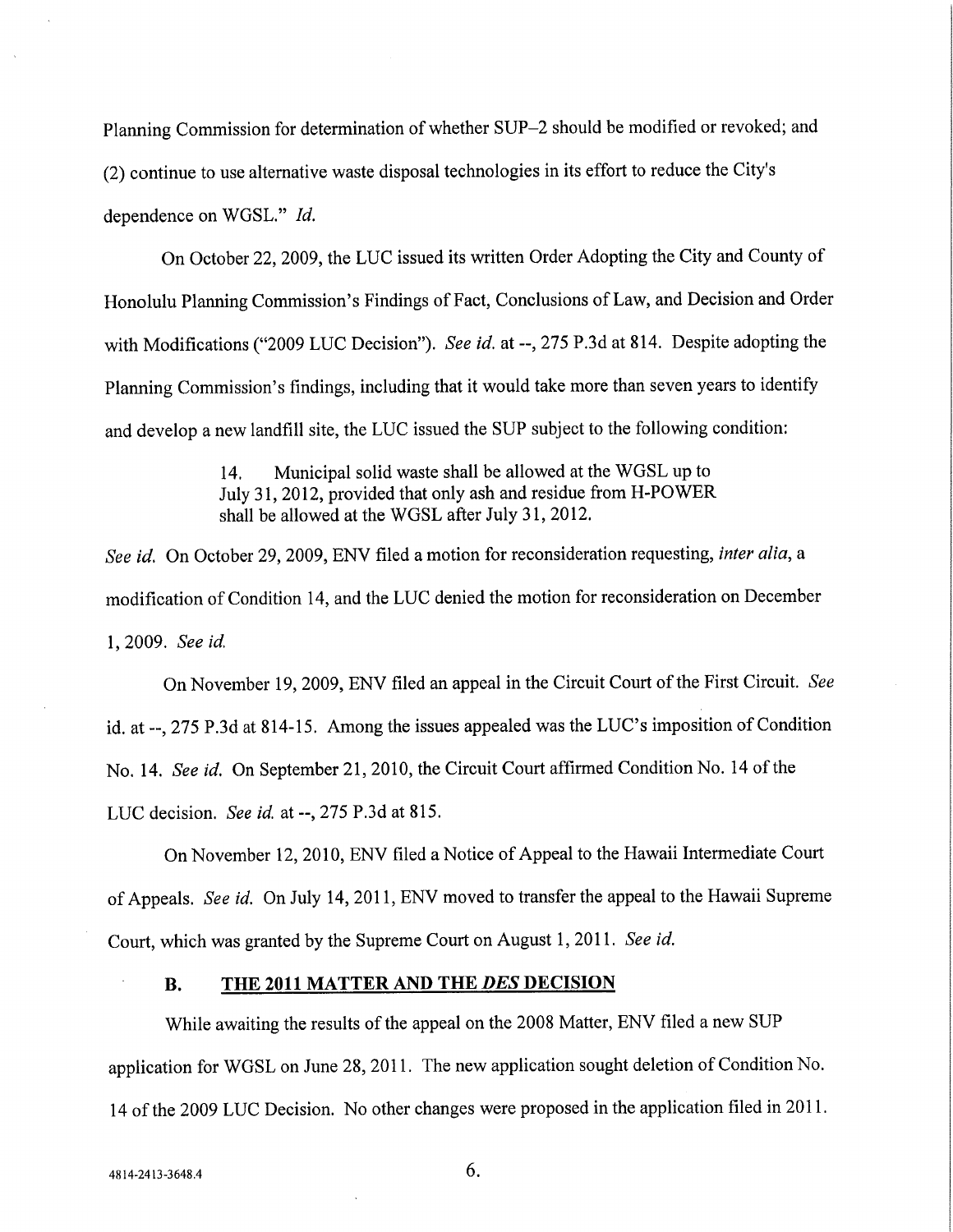On September 16, 2011, Schnitzer filed a Petition to Intervene in the proceedings relating to the 2011 application. Also on September 16, 2011, Intervenors Ko Olina Community Association and Maile Shimabukuro (collectively, "KOCA") filed a Motion to Recognize Ko Olina Community Association and Maile Shimabukuro as Parties or in the Alternative Motion to Intervene. On October 5,2011, the Planning Commission granted Schnitzer's Petition to Intervene and denied KOCA's Motion to Recognize Ko Olina Community Association and Maile Shimabukuro as Parties, but granted KOCA's Motion to Intervene as joint intervenors.

The Planning Commission held a contested case hearing on the Application that stretched over five months from December 7, 2011 to May 1, 2012. The Planning Commission heard opening and closing statements by the parties. Fifteen witnesses provided live testimony and were cross-examined before the Planning Commission, and more that 250 exhibits were admitted into evidence. The Planning Commission also received written direct testimony from eleven witnesses.

After the contested case hearing concluded, the parties filed their proposed findings of fact and conclusions of law. They also filed challenges to each other's findings of fact and conclusions of law. The Planning Commission was set to announce its decision at its May 25, 2012 hearing.

However, before the Planning Commission could render its decision, on May 4, 2012, the Hawaii State Supreme Court handed down its DES decision. See id. at --, 275 P.3d at 809. The Court held that the LUC's action in imposing Condition 14 was not supported by substantial evidence, vacated the SUP, and ordered the action be remanded to the LUC for further consideration. See id. at --, 275 P.3d at 821-23. The decision included a footnote at its end which reads: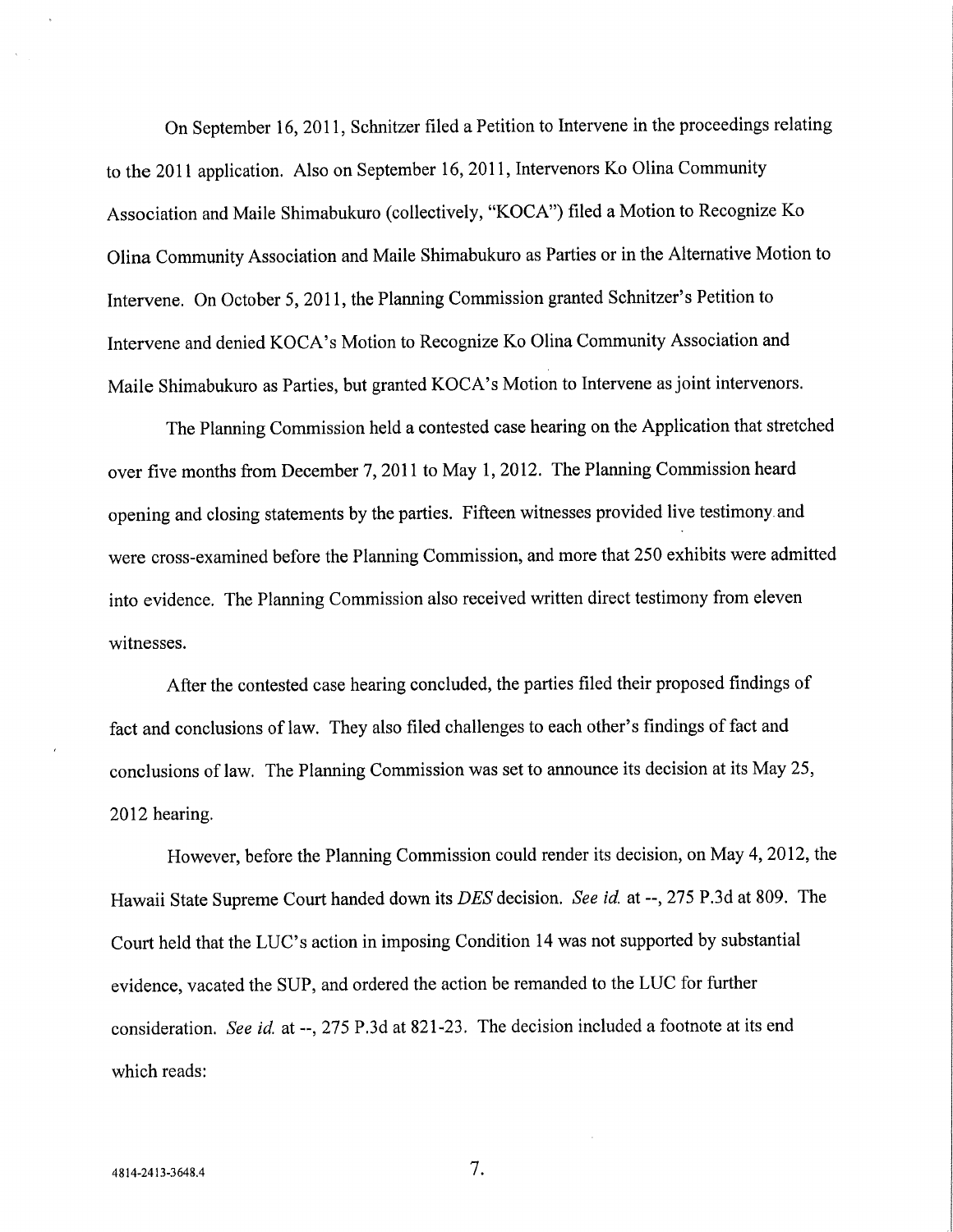We have been informed in pleadings filed by the LUC that on June 28, 2011, DES filed a "[r]equest for modification of condition 14 of SUP file No. 2008/SUP-2" with the Planning Commission, and that a contested case hearing is ongoing in that proceeding. On remand, we encourage the LUC to consider any new testimony developed before the Planning Commission in that case.

Id. at -- n.16, 275 P.3d at 823 n.16.

Based on the DES decision, on May 21, 2012, the LUC passed a motion to send a letter to the Planning Commission asking it to defer decision-making on the 2011 Matter until it could remand the 2008 Matter back to the Planning Commission. Then-Chair Normand Lezy sent such a letter a day later.

The Planning Commission proceeded to have its scheduled hearing on May 25, 2012. At that hearing, the Planning Commission did not render a decision on the 2011 Matter, but instead issued a six-month stay of the proceedings. The Planning Commission members also expressed frustration about the potential for having the 2008 Matter remanded back to them.

On May 29, 2012, Planning Commission Chair Gayle Pingree sent a letter to the LUC in response to Chair Lezy's May 22, 2012 letter. In the response, Chair Pingree stated that there was no necessity to remand the original application back to the Planning Commission as there had been no request to modify the Planning Commission's original order dated August 10, 2009.

#### III. ARGUMENT

Now that the 2008 Matter has been remanded to the LUC per the instructions of the DES court, the LUC has four options with regards to the SUP: (1) it can approve the permit as it was originally issued by the Planning Commission; (2) it can approve the permit with modification; (3) it can deny the permit in full; or (4) it can remand the application back to the Planning Commission for further proceedings. See Haw. Admin. R. § 15-15-96(a). If the 2008 Matter is remanded, the Planning Commission may consolidate it with the 2011 Matter. See City & Cnty.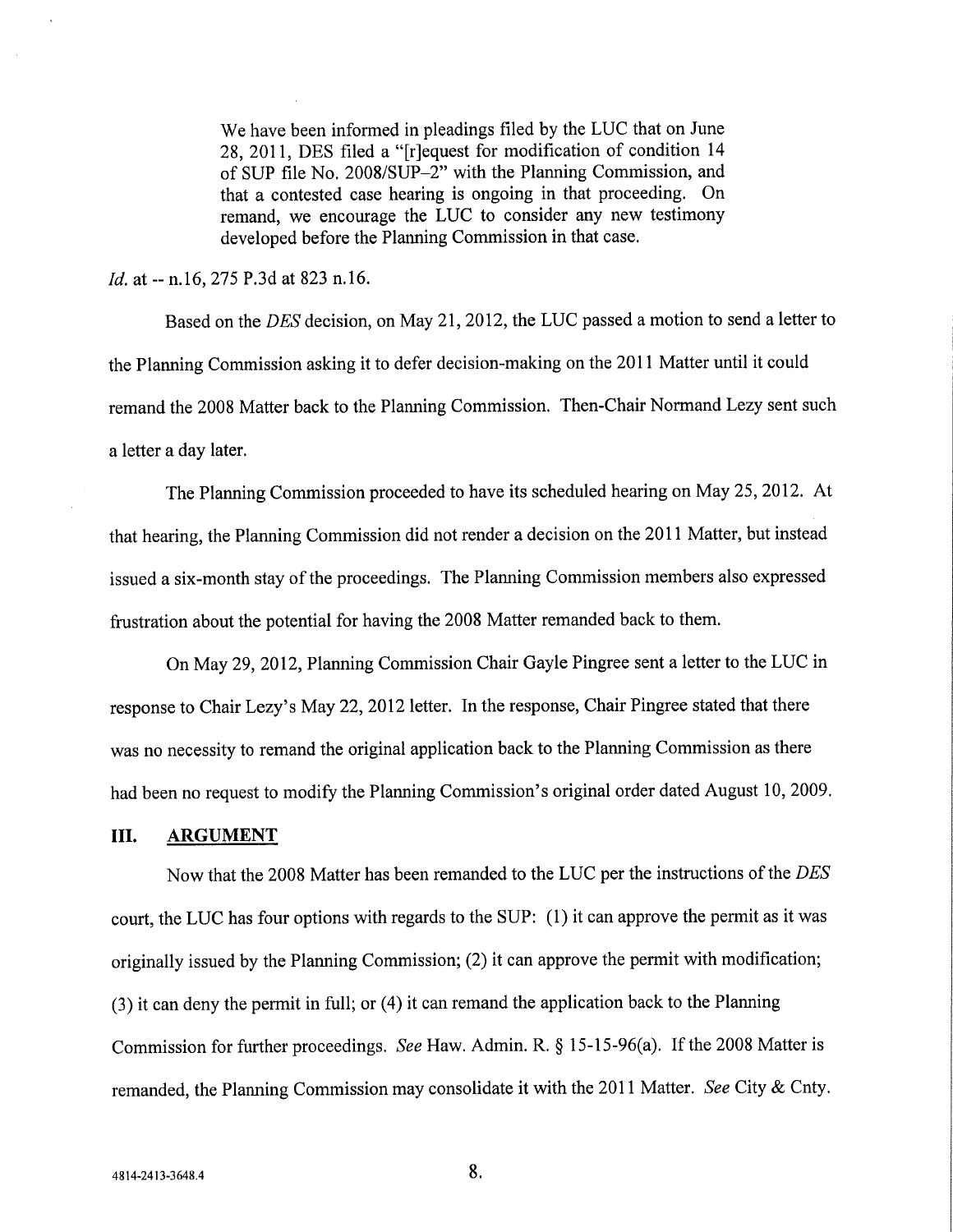of Honolulu Planning Comm'n R. § 2-61. The LUC should remand the 2008 Matter to the Planning Commission with a request that it be consolidated with the 2011 Matter.

# A. REMAND FOR CONSOLIDATION WOULD BE CONSISTENT WITH THE DES DECISION AND WOULD BE THE MOST EFFICIENT COURSE OF ACTION

The Supreme Court expects the LUC to render a decision based on a record that includes the information from the 2011 Matter. In the DES decision, the Court noted as follows:

> We have been informed in pleadings filed by the LUC that on June 28, 2011, DES filed a "[r]equest for modification of condition 14 of SUP file No. 2008/SUP-2" with the Planning Commission, and that a contested case hearing is ongoing in that proceeding. On remand, we encourage the LUC to consider any new testimony developed before the Planning Commission in that case.

Id. at -- n.16, 275 P.3d at 823 n.16. The only way that the LUC can consider the testimony developed at the Planning Commission level is for the Planning Commission to send up that record. ENV has argued that the Planning Commission can send up that record to the LUC to be considered as public testimony. However, such a route implies that the Planning Commission can simply send up the record without having rendered a decision on the 2011 Matter, which is still pending. This would be inconsistent with the Planning Commission rules. The rules require the Planning Commission to issue a written decision and order in the 2011 Matter that includes "separate findings of fact and conclusions of law[.]" City & Cnty. of Honolulu Planning Comm'n R. § 2-46(d). The Planning Commission cannot simply wash its hands of the 2011 Matter.

Moreover, having the Planning Commission render its findings of fact and conclusions of law would be beneficial to the LUC as it renders its own decision. The Planning Commission was the one that heard live testimony in connection with the 2011 Matter, and it is the Planning Commission that is in a better position to make evaluations of witness credibility and weigh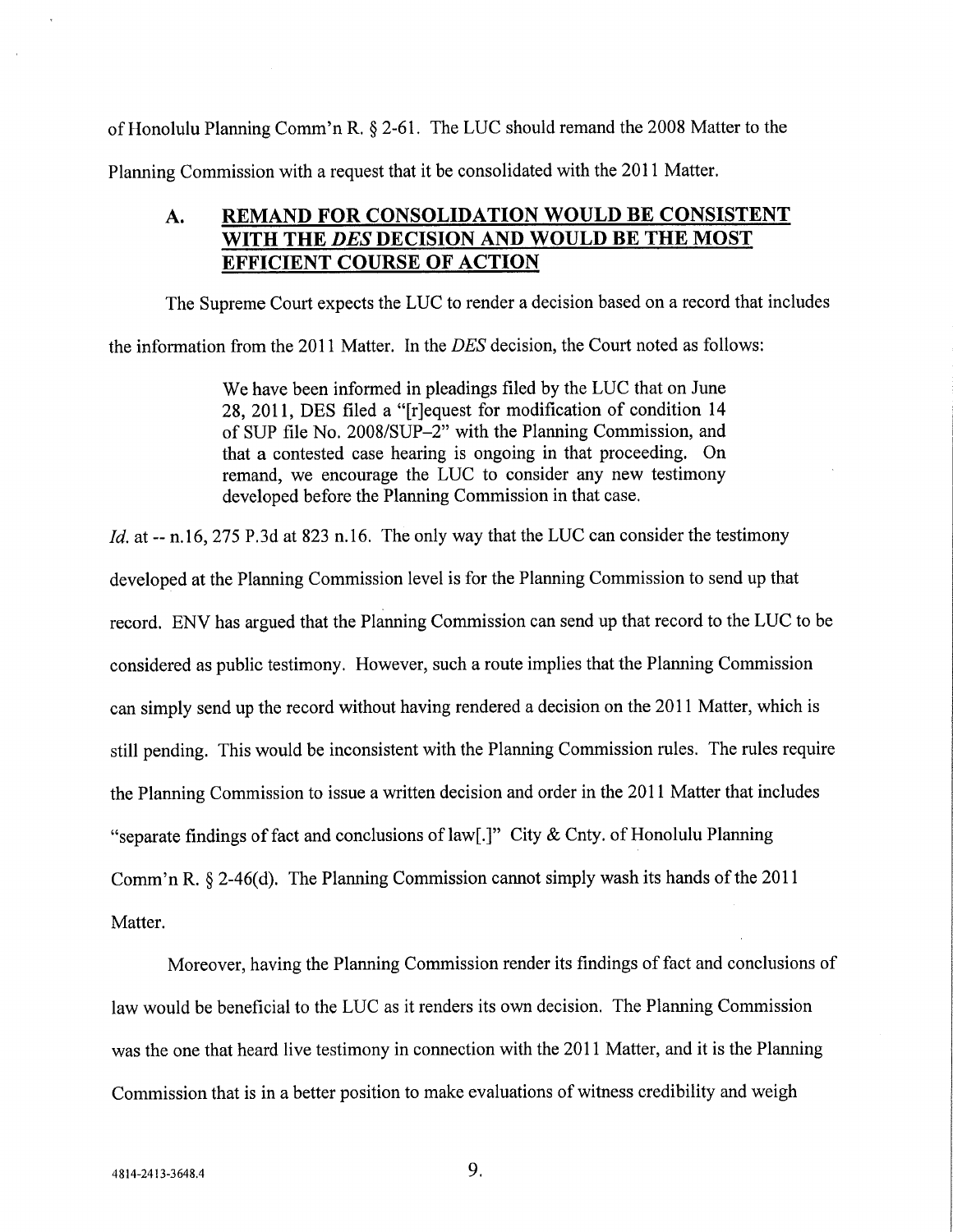conflicting testimony. If the LUC were to merely consider the testimony before the Planning

Commission as public testimony, it would be deprived of such valuable insight by the Planning

Commission.

The more efficient course of action, which is consistent with the DES decision, is for the LUC to remand the 2008 Matter to the Planning Commission for consolidation and consideration along with the 2011 Matter. Under its rules, the Planning Commission has the power to consolidate proceedings as follows:

> The commission, upon its own initiative or upon motion, may consolidate for hearing or for other purposes, or may contemporaneously consider two or more proceedings which involve substantially the same parties or issues which are the same or closely related if the commission finds that such consolidation or contemporaneous consideration will be conducive to the proper dispatch of its business and to the ends of justice and will not unduly delay the proceedings.

City & Cnty. of Honolulu Planning Comm'n R. § 2-61.

Here, there is no doubt that the 2008 Matter and the 2011 Matter relate to the same issue: a SUP for WGSL. They even have the same file and docket number. In addition, except for the presence of Schnitzer, the two matters essentially involve the same parties. Consolidation of the two matters is thus proper. It would avoid having two inconsistent decisions before two different commissions. It would also avoid needless delays as the Planning Commission has already heard all the evidence and was already prepared to render a decision on May 25, 2012. Consolidation of the two matters by the Planning Commission would allow the Planning Commission to enter findings of fact and conclusions of law on a single matter, which would then come back before the LUC for a final decision. Consolidation by the Planning Commission is the most efficient course of action, and it would be consistent with the Supreme Court's decision in the DES case.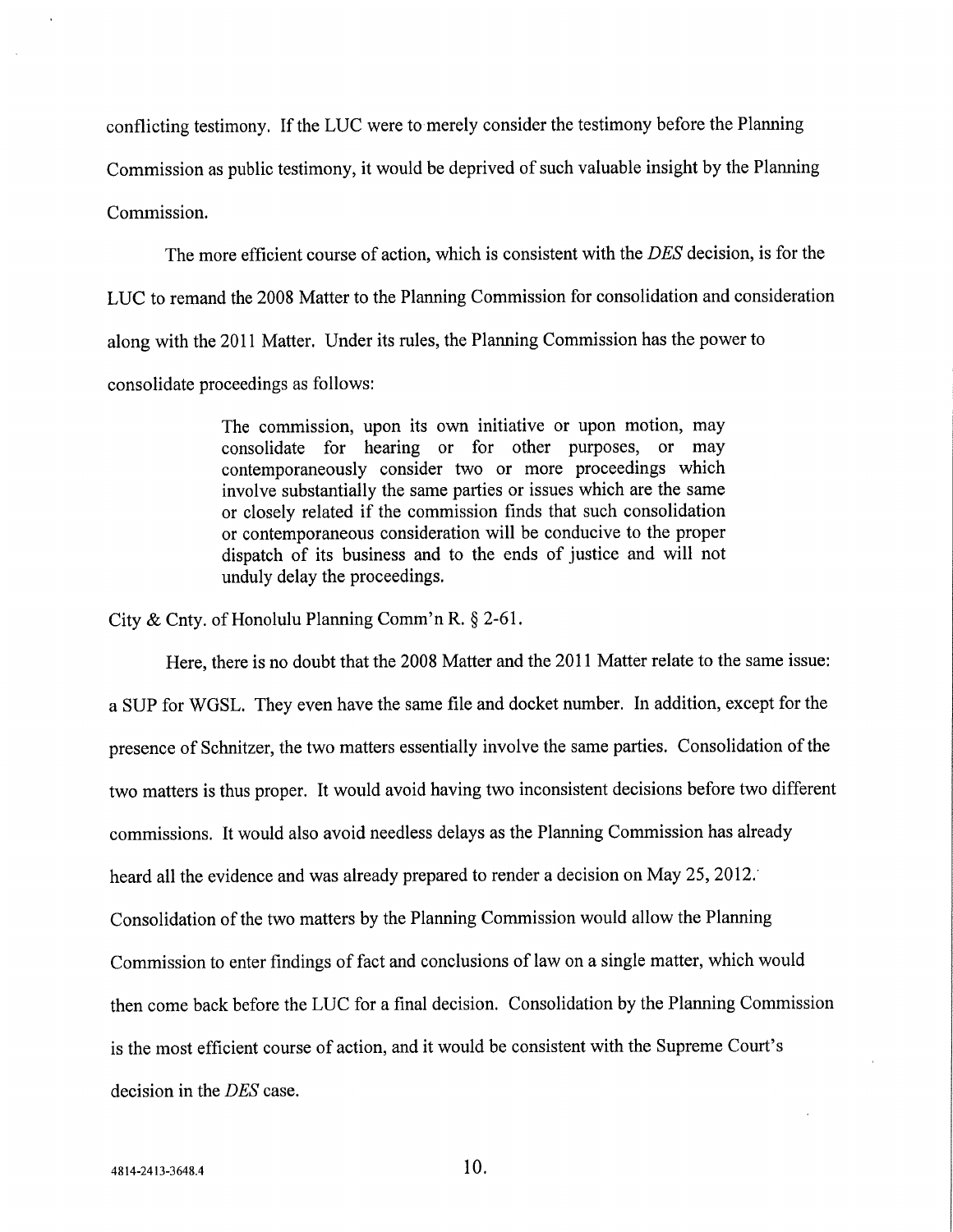# B. REMAND FOR CONSOLIDATION IS THE FAIREST COURSE OF ACTION.

Considerations of fairness favor remand in this case. Schnitzer is not a party to the 2008 matter, but is a party to the 2011 Matter. Therefore, if the 2008 Matter is not remanded for consolidation with the 2011 Matter, Schnitzer will be prejudiced because it will be unable to appear before the LUC as a party.

The fact that Schnitzer has an important interest in these matters has been recognized by the Planning Commission. As the largest recycler in the State, Schnitzer depends on the continued acceptance of recycling residue by the WGSL. It should continue to have a voice in these proceedings. Remanding the 2008 Matter to the Planning Commission for consolidation with the 2011 Matter would ensure that Schnitzer continues to be a party in the consolidated matter.

# C. THE LUC'S DECISION IN THE 2008 MATTER WILL BE MORE VULNERABLE ON APPEAL IF IT DOES NOT REMAND THE 2008 MATTER TO THE PLANNING COMMISSION.

A failure to remand the 2008 Matter for consolidation with the 2011 Matter will likely render any LUC decision in the 2008 Matter more vulnerable on appeal because the deference typically afforded to an agency's findings of facts may not apply where that trier of fact bases its decision on testimony developed by a separate administrative body.

Typically, a court reviewing an administrative decision affords great deference to an agency's findings of fact. See Application of Akina Bus Serv., Ltd., 9 Haw. App. 240, 244, 833 P.2d 93, 95 (1992) ("An administrative agency's findings of fact are governed by the clearly erroneous standard of review; however, its conclusions of law are freely reviewable. The agency's findings of fact are presumptively correct and cannot be set aside on appeal unless shown to be clearly erroneous in light of the reliable, probative and substantial evidence on the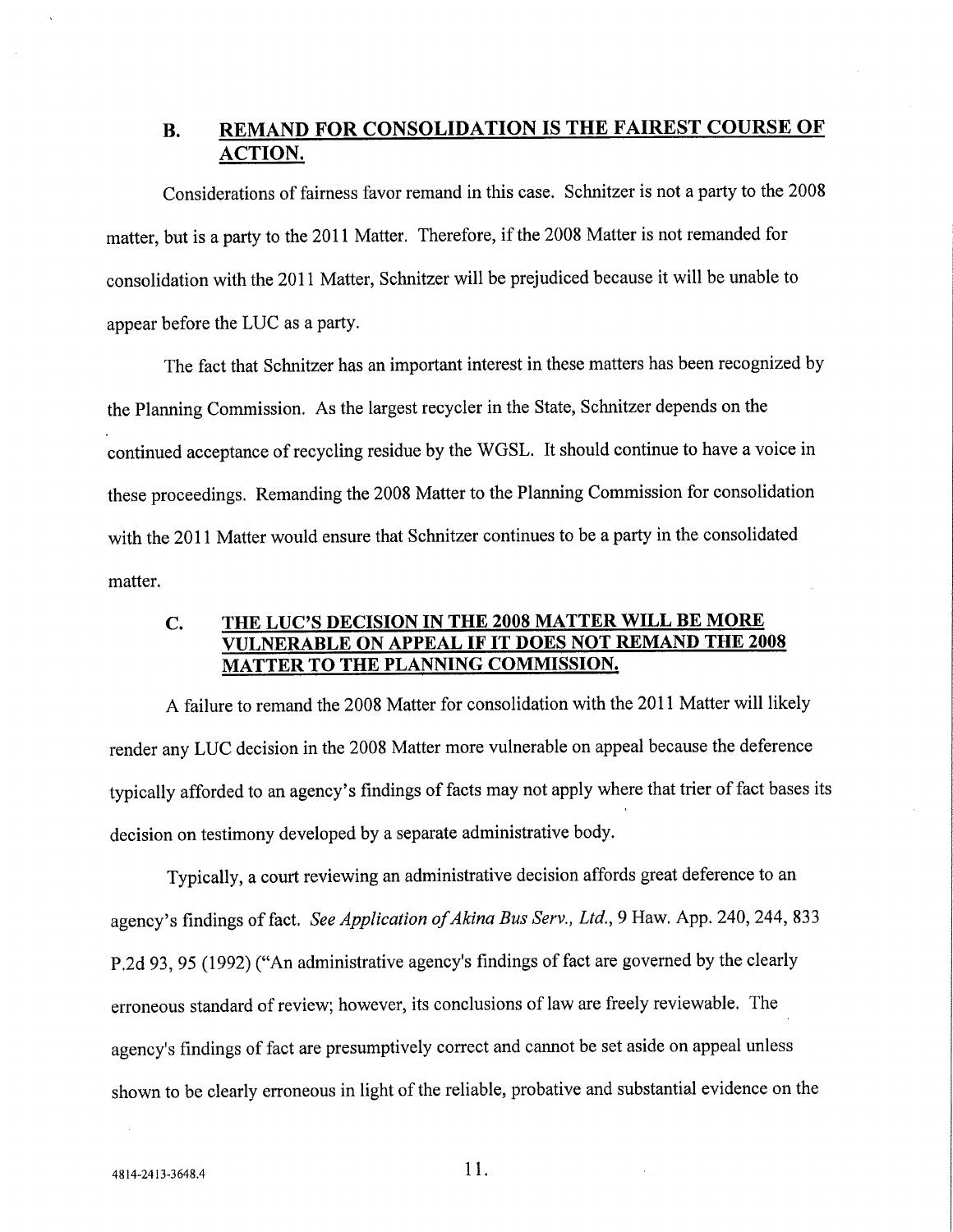record as a whole."). Consequently, courts "decline to consider the weight of the evidence to ascertain whether it weighs in favor of the administrative findings, or to review the agency's findings of fact by passing upon the credibility of witnesses or conflicts in testimony, especially the findings of an expert agency dealing with a specialized field." Application of Kaanapali Water Corp., 5 Haw. App. 71, 78, 678 P.2d 584, 589 (1984) (citing In re Hawaii Electric Light Co., 60 Haw. 625,594 P.2d 612 (1979); In re Kauai Electric, 60 Haw. 166, 590 P.2d 524 (1978); 2 Am. Jur. 2d Administrative Law § 680 (1962)).

The deference given an agency is based in large part on the deciding agency's role as the primary fact finder and trier of fact, especially in the context of agency decisions about the credibility of witnesses. See, e.g., Application of Kauai Elec. Div. of Citizens Utilities Co., 60 Haw. 166, 188, 590 P.2d 524, 539 (1978) ("As we said in *Mitchell v. BWK Joint Venture*, 57 Haw. 535, 549, 560 P.2d 1292, 1300 (1977), the issue of credibility is within the primary responsibility of the state agency as fact finder, and its determinations will not be disturbed lightly."). Where credibility determinations are required, the law in general strongly favors that decisions be made by the trier of fact who heard live testimony. For instance, under Rule 63 of the Federal Rules of Civil Procedure, when a judge in hearing or nonjury trial is unable to proceed, "the successor judge *must*, at a party's request, *recall any witness whose testimony is* material and disputed and who is available to testify again without undue burden." Fed. R. Civ. P. 63 (emphasis added). A successor judge "would... risk error to determine the credibility of a witness not seen or heard who is available to be recalled." Fed. R. Civ. P. 63, cmt. to 1991 Amendment (citing Anderson v. City of Bessemer City, N.C., 470 U.S. 564, 575 (1985); Marshall v. Jerrico Inc., 446 U.S. 238, 242 (1980); United States v. Radatz, 447 U.S. 667 (1980)); see also Mergentime Corp. v. Washington Metropolitan Area Transit Authority, 166 F.3d 1257, 1262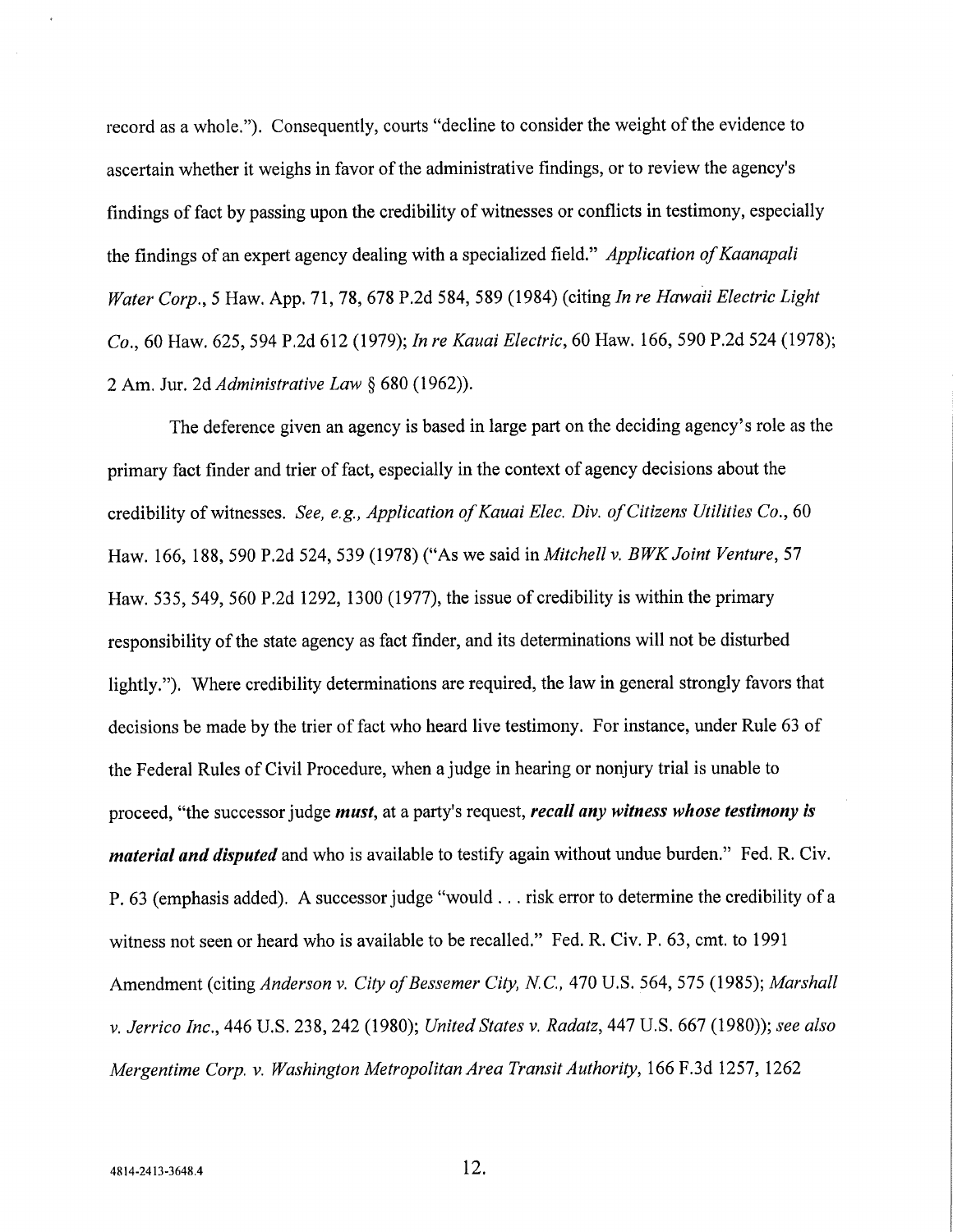(D.C. Cir. 1999) ("Balancing efficiency and fairness, the [post- 1991 version of Rule 63] thus allows successor judges to avoid retrial, but only to the extent they ensure that they can stand in the shoes of the predecessor by determining that 'the case may be completed without prejudice to the parties.'").

The policy supporting deferential review of an agency's findings of fact falls away where that agency bases its findings on evidence developed through live testimony before a completely separate administrative body that never makes credibility determinations or weighs conflicting evidence in the first instance. Cf., e.g., Villagomez v. Rockwood Specialties, Inc., 210 S.W.3d 720, 726-27 (Tex. App. 2006) (criticizing the abuse of discretion standard as it applies to review of a trial court's findings of fact where that trial court "heard no live testimony" but instead decided a special appearance by reviewing a "cold record" of "deposition testimony, affidavits, and other evidence" because it is "unclear why the trial court's findings should be given any special deference in [such] circumstances"); Sullivan v. Kanarek, 79 So.3d 900, 903 -904 (Fla. App. 2012):

> We first address the abuse of discretion standard discussed in Murphy [v. International Robotic Systems, Inc., 766 So.2d 1010 (Fla.2000)]. Murphy's holding that an abuse of discretion standard should be applied to the trial court's ruling on the motion for new trial is based on the presumption that the trial judge ruling on the motion for new trial was the one who presided over the case and is therefore in the best position to determine the propriety and potential impact of the conduct. But the presiding judge in this case was not able to rule on the motion for new trial, and as this court pointed out in Sullivan [v. Kanarek, 34 So.3d 808 (Fla. App. 2010)], the successor judge in this case was not in as good of a position to assess the issue as the judge who presided over the case. See Wolkowsky v. Goodkind, 153 Fla. 267, 14 So.2d 398, 402 (1943) (en bane) ("[W]hen a judge who did not try the case acts upon a motion for new trial, he has to rely upon the written record, just as much so as the appellate court which later has his ruling under review, and the latter court, with the same record before it, is in just as good a position to determine the question of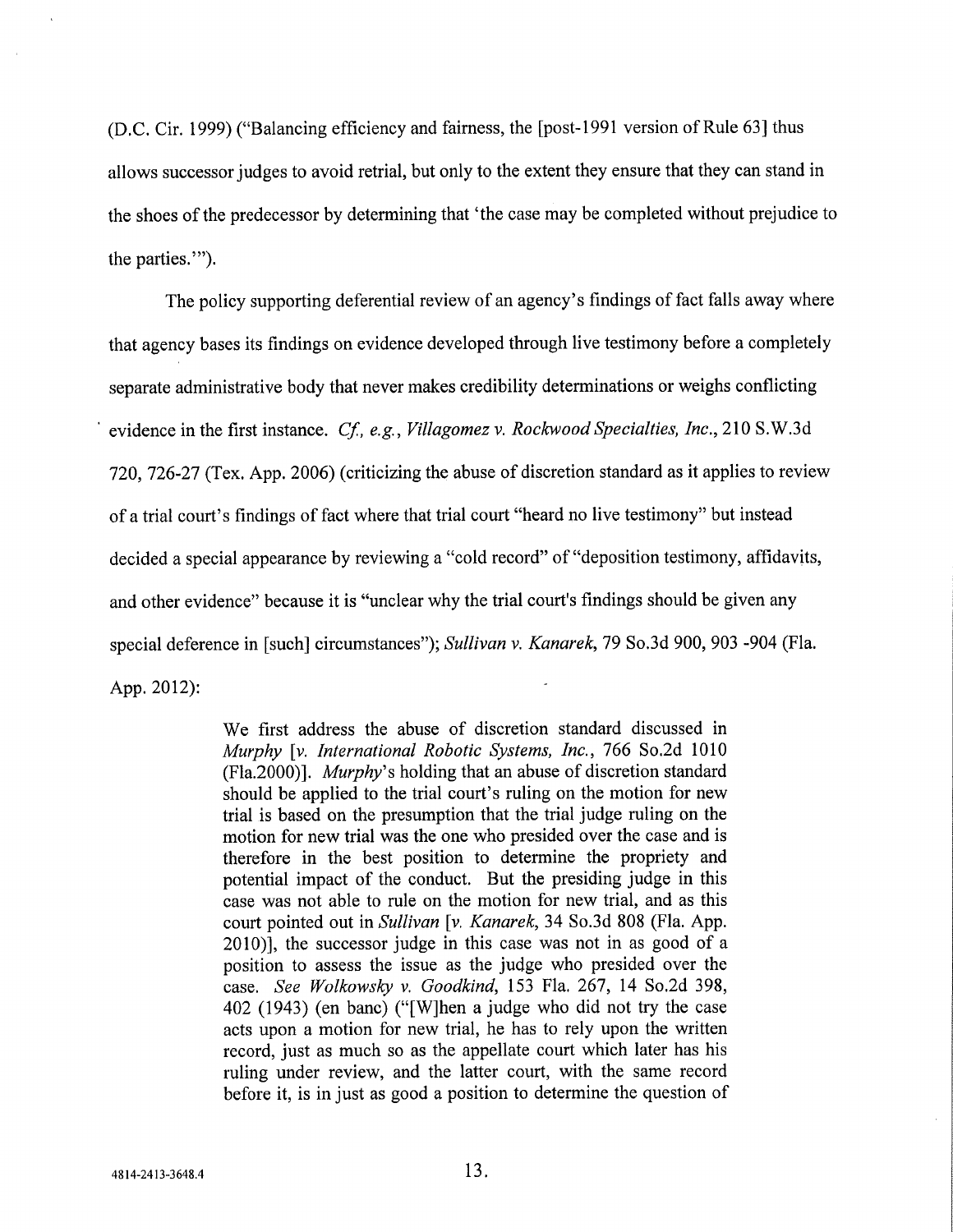the weight and legal effect of the evidence and its sufficiency to sustain the verdict as was the judge of the lower court who granted or denied the motion."); [National Healthcorp Ltd. Partnership v.] Cascio, 725 So.2d [1190, 1193 (Fla. App. 1998)] (holding that a successor judge's ruling on a motion for new trial "is not entitled to the same deference on appeal as the ruling of a presiding judge"). Therefore, we do not afford the successor judge the same deference we would afford if he had presided over the trial.

Thus, a reviewing court might accord far less deference to an agency's findings of fact made under such circumstances.

Here, if the LUC decides the 2008 Matter without remanding it for consolidation with the 2011 matter, it will needlessly risk error because it cannot stand in the shoes of the Planning Commission without recalling the witnesses who testified in the 2011 Matter. Whereas the Planning Commission has heard live testimony in connection with the 2011 Matter, and, therefore, is positioned to make evaluations of witness credibility and weigh conflicting testimony, the LUC has not and, thus, would be in no better position than a reviewing court to do either. Moreover, until the Planning Commission makes its credibility determinations and weighs in on conflicting testimony, the testimony developed in the 2011 Matter remains simply conflicting accounts and assertions that cannot plausibly be used to increase the substantiality of the evidence supporting whatever decision the LUC reaches in the 2008 Matter.

If the 2008 Matter is not remanded so that the Planning Commission may enter a decision on the consolidated case, anyone challenging the LUC's decision and order in the 2008 Matter would be able to argue effectively (1) that the reviewing court owes less deference to the LUC's findings of fact regarding testimony developed in the 2011 matter; and (2) that facts gleaned from that testimony add little to no additional support for the LUC's decision in the 2008 Matter. Therefore, the LUC should remand the 2008 Matter to the Planning Commission with a request that it be consolidated with the 2011 Matter.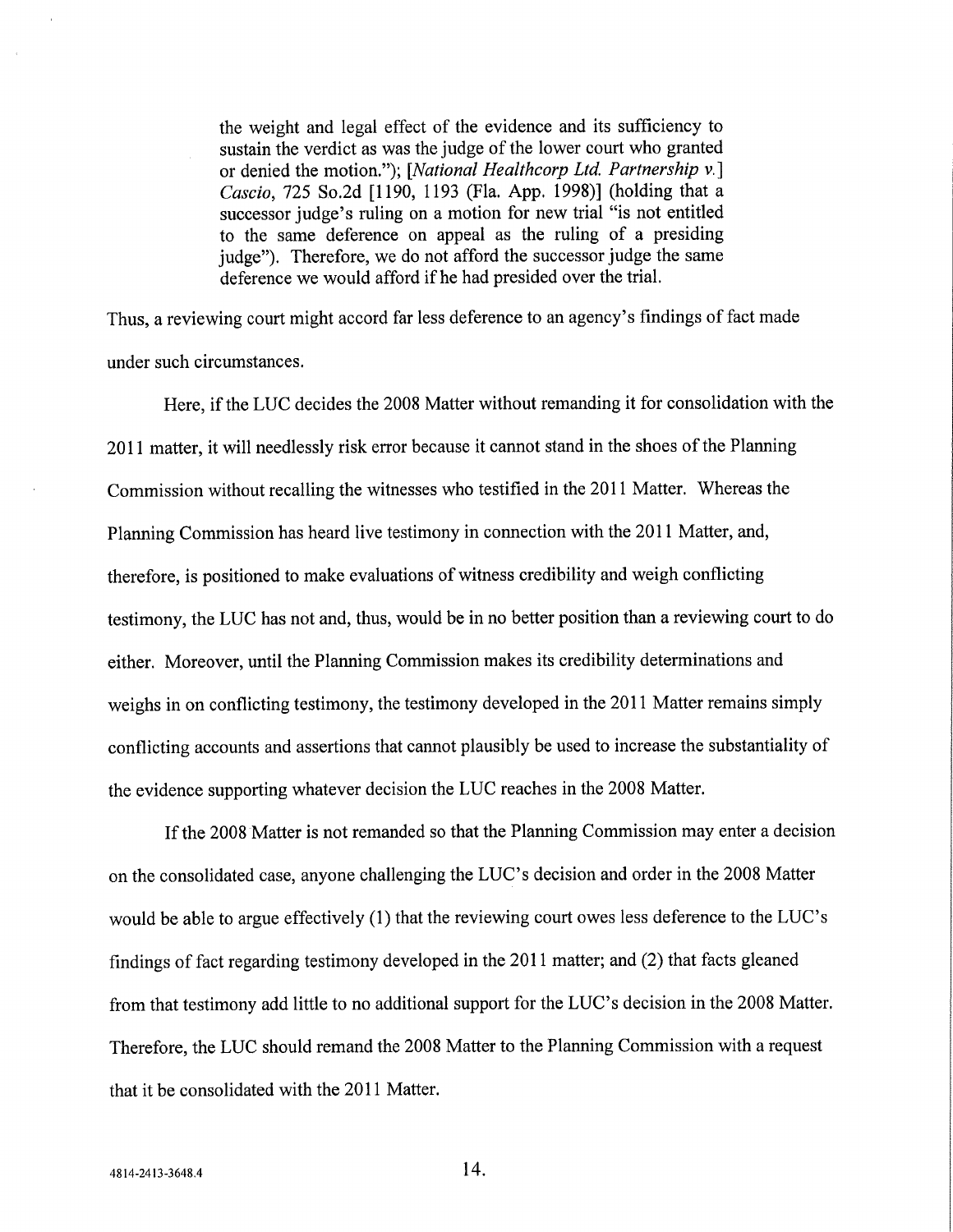# IV. CONCLUSION

For the reasons stated above, it is Schnitzer's position that the LUC should remand the • 2008 Matter to the Planning Commission where it can be consolidated and considered along with the 2011 Matter.

DATED: Honolulu, Hawai'i, July 18, 2012.

 $\ell$ an $\Lambda$  L. Sandison DEAN H. ROBB ARSIMA A. MULLER

Attorneys for SCHNITZER STEEL HAWAII CORP.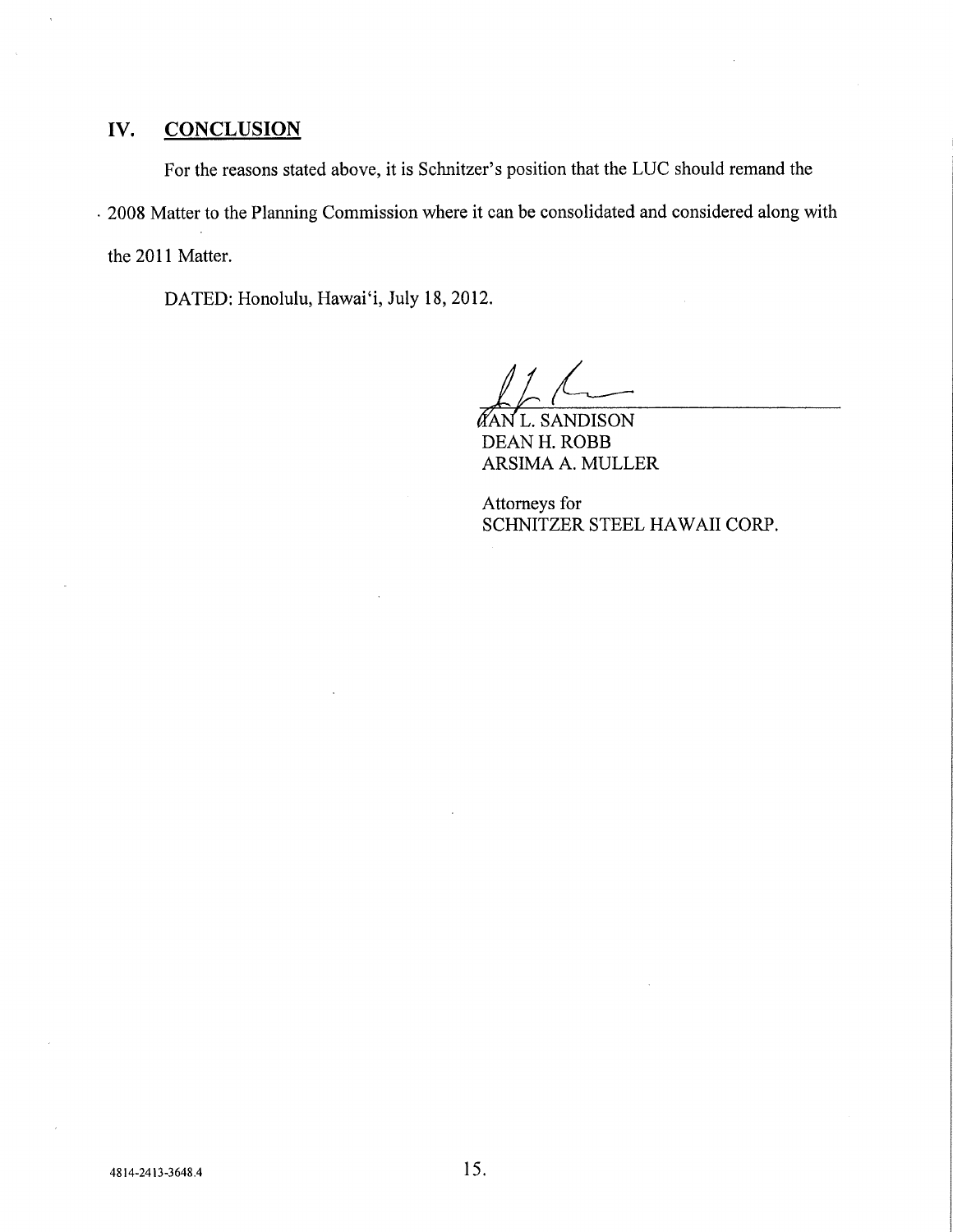# BEFORE THE LAND USE COMMISSION

# OF THE STATE OF HAWAI'I

In The Matter Of The Application Of The

DEPARTMENT OF ENVIRONMENTAL SERVICES, CITY AND COUNTY OF HONOLULU

For A New Special Use Permit To Supersede Existing Special Use Permit To Allow A 92.5- Acre Expansion And Time Extension For Waimānalo Gulch Sanitary Landfill, Waimgnalo Gulch, O'ahu, Hawai'i, Tax Map Key: 9-2-03:72 And 73

DOCKET NO. SP09-403

CERTIFICATE OF SERVICE

# CERTIFICATE OF SERVICE

I hereby certify that, on the date and by the method of service noted below, a true and

correct copy of the foregoing document was duly served upon the following at their last known

address:

|                                                                                                        | U.S. Mail  | <b>Hand Delivery</b> |
|--------------------------------------------------------------------------------------------------------|------------|----------------------|
| Kyle J.K.Chock, Chair<br>Land Use Commission                                                           | $\lceil$ 1 |                      |
| State of Hawaii                                                                                        |            |                      |
| 235 South Beretania Street, Suite 406                                                                  |            |                      |
| Honolulu, Hawaii 96813                                                                                 |            |                      |
| ROBERT C. GODBEY, ESQ.                                                                                 | ſイ         |                      |
| <b>Corporation Counsel</b>                                                                             |            |                      |
| DANA O. VIOLA, ESQ.                                                                                    |            |                      |
| Deputy Corporation Counsel                                                                             |            |                      |
| City and County of Honolulu                                                                            |            |                      |
| 530 South King Street, Room 110                                                                        |            |                      |
| Honolulu, Hawaii 96813                                                                                 |            |                      |
| <b>Attorneys for Applicant</b><br>DEPARTMENT OF ENVIRONMENTAL SERVICES,<br>CITY AND COUNTY OF HONOLULU |            |                      |